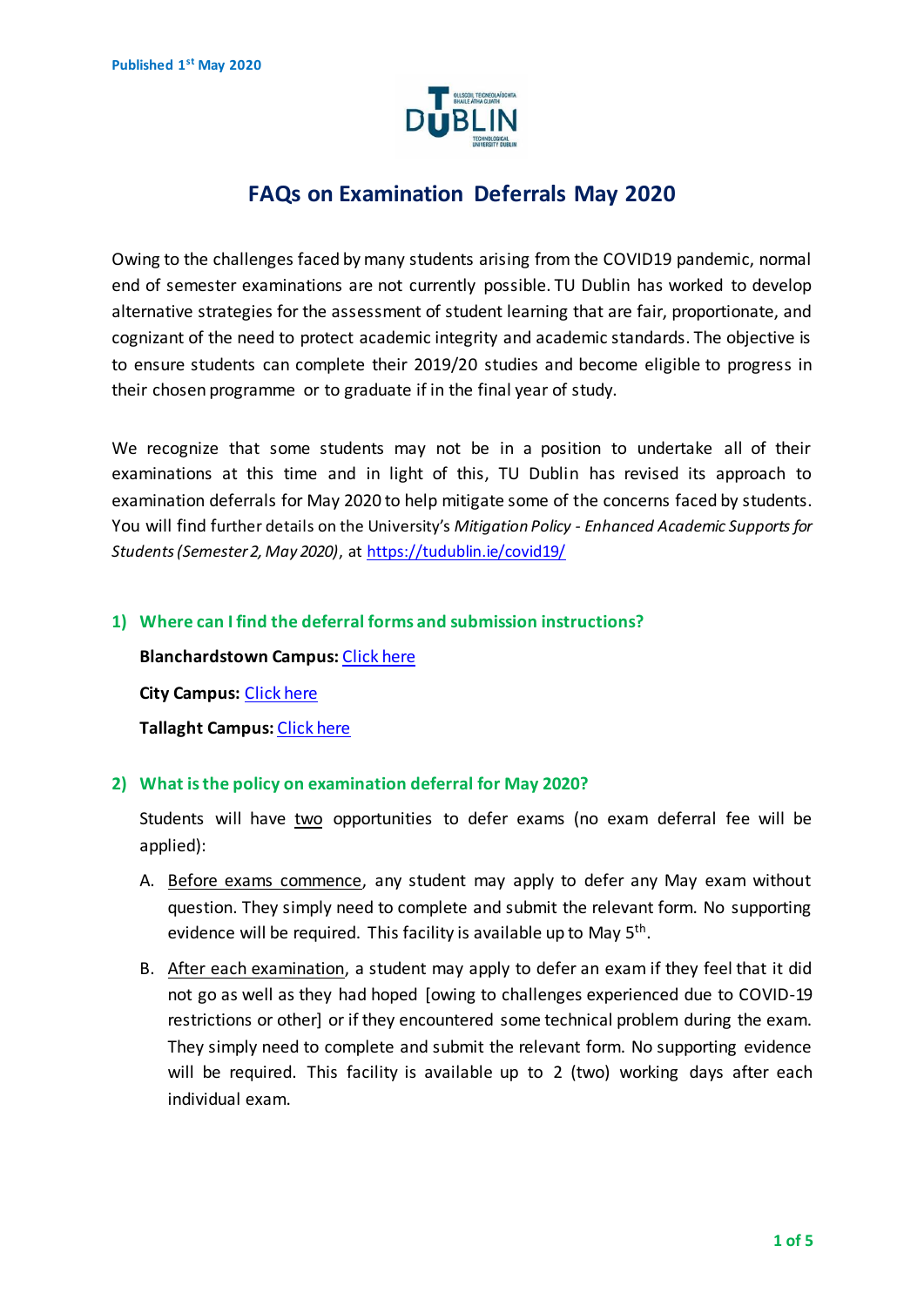

#### **3) What if I do not defer an examination in May 2020?**

Your exam will be graded in the normal manner and the grade will be considered by the Examination Boards in the normal way. Examinations Boards will in all cases consider the totality of a student's results throughout the academic year and, if applicable, consider extenuating circumstances that may have impacted on examination performance. Retrospective deferrals will not be allowed.

#### **4) Can I apply to defer the exam after the grade is released?**

NO. Deferral will only be considered as described under FAQ #2. Late applications for deferral will not be considered.

#### **5) What happens if I do not attend for a scheduled exam?**

This counts as a  $1<sup>st</sup>$  attempt. You will be required to register for, and sit the supplemental/repeat examination at the next time of offer, normally in August.

Remember, if you fail to attend for an exam for any reason, you can apply to defer that exam within 2 (two) working days as described in FAQ #2b.

#### **6) Are there any consequences to examination deferral? YES**

- a) You are still required to complete and pass all modules in your programme. Therefore, you must register for and sit the deferred exam(s) at the next time of offer, normally August.
- b) Deferred exams will be treated as a first attempt**\*** when taken at the next time of offer (usually August). This means that no cap is applied to the level of award the student may be recommended for in the final year of study (normally, if you have a 2<sup>nd</sup> attempt exam, you are capped to a Pass award – this ill not apply if the exam was officially deferred).
- c) If you fail a repeat exam or fail to show up for a repeat exam, you will not be eligible to progress in your programme (or graduate if in final year). You will need to take those incomplete module exams again in the following academic year.

**\*** *This does not apply in cases where the student is due to sit an exam in May 2020 as a 2nd or subsequent attempt.*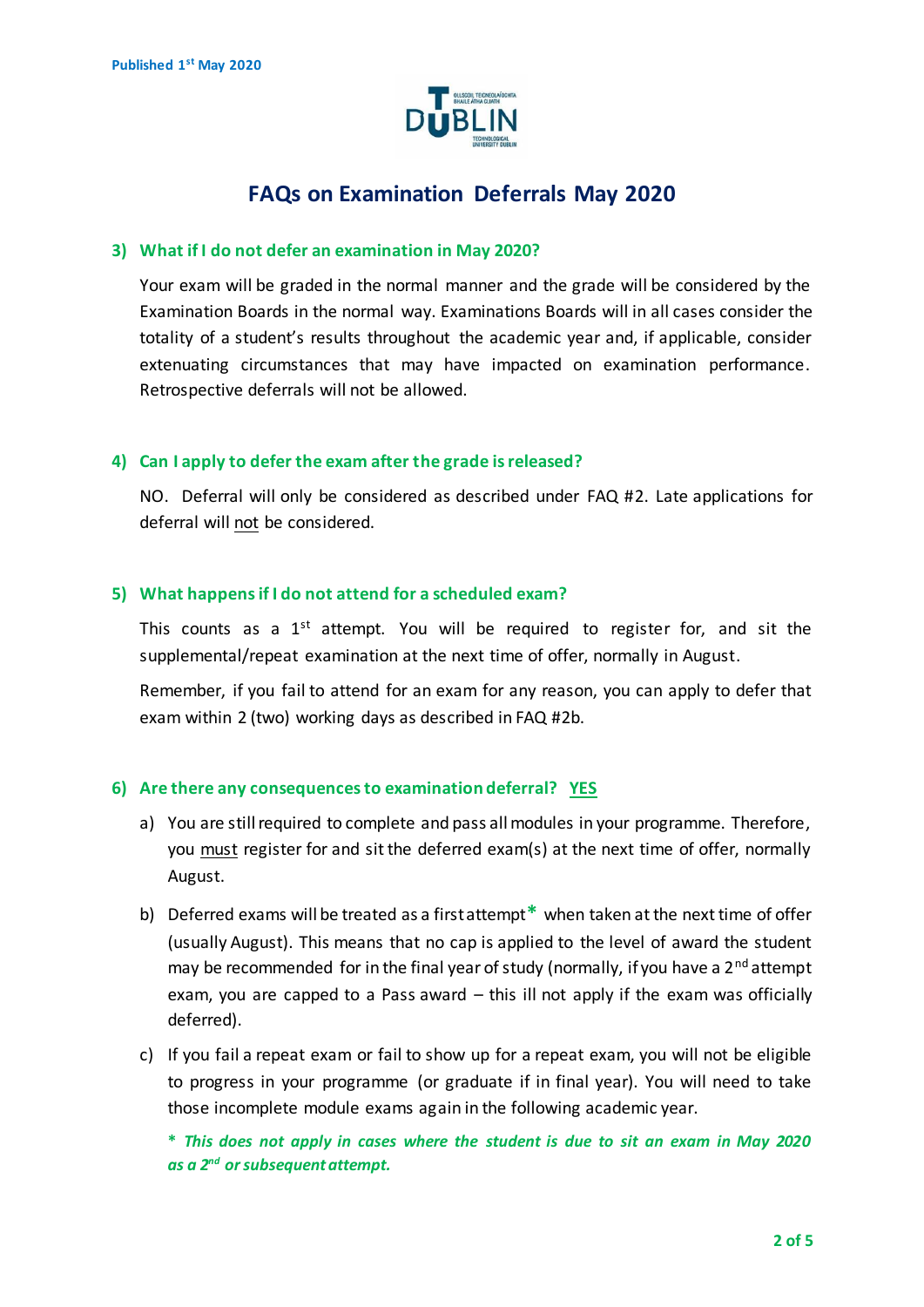

#### **7) How do I register for a supplemental / repeat examination?**

Students must complete and pass all modules in their programme before they can be eligible to progress (or graduate if in their final study year). Registration for repeat exams opens in July and can be done online.

#### **8) Can I appeal my May 2020 examination results?**

YES. The normal examination appeals processes will apply. The outcome of an examination appeal may be that (i) the result is unchanged, (ii) the marks awarded are increased, or (iii) the marks awards are decreased. Deferral of the exam is not an available outcome.

#### **9) How many exams / assessments can I defer?**

There is no limit on the number of exams a student can defer. However, the student must be realistic about the amount of work required to study for, and complete exams in August. Deferring too many exams will make preparation for August very challenging. Be realistic about the workload you can manage. Supplemental Examinations take place across a more congested or shortened timeframe so you should take this into consideration at the deferral-request stage.

#### **10) What happens if I fail one or more of my deferred exams at the supplemental sitting?**

See FAQ #6(c). If you fail one or more August exams, progression and/or graduation will be affected. You will have to successfully complete those failed exams at the next time of offer, likely May 2021.

#### **11) When will repeats/supplementals be taking place?**

Repeat/Supplementals will normally take place in the final 2 weeks of August. However, owing to the ongoing COVID19 situation, this is subject to change. Any changes to exam schedules will be notified to students by the University.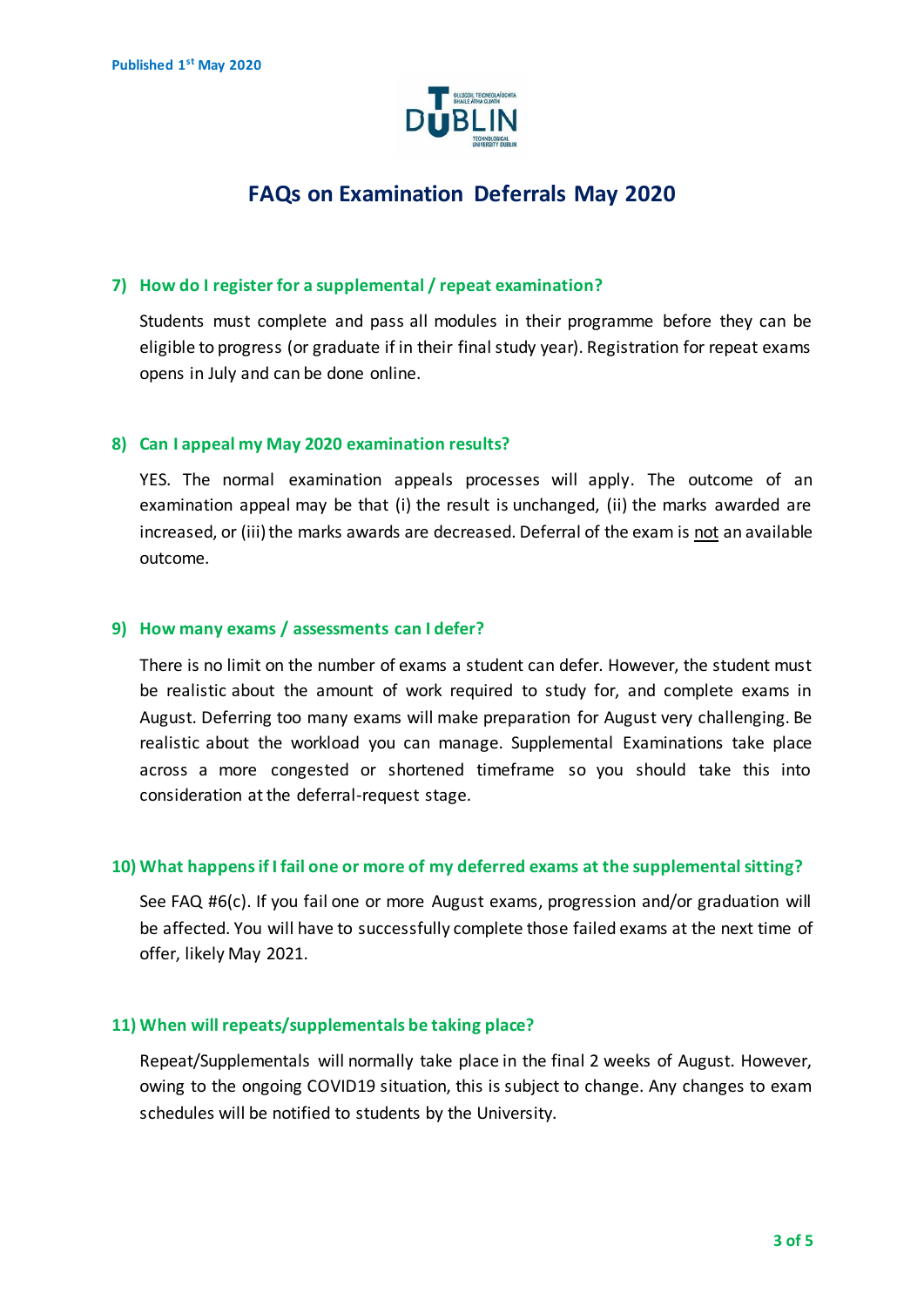

#### **12) Will I still have to pay for repeat fees for an assessment I failed in Semester 1?**

NO. There will be no fees for supplemental assessments for any student *(even those repeating Semester 1 exams).*

## **13) I'm in my final year, what supports and/ or options are available to me if my repeat opportunity is not till the next academic year?**

There are few modules that are not covered by repeat / supplemental examination in August. In the small number of cases where the repeat / supplemental is in the 2020/21 academic year, the normal student supports and access to facilities will be available to the repeat students.

## **14) Will the impact of COVID-19 on my studies be taken into account when I'm being graded on assessments or is it only if there's extenuating circumstances?**

See also FAQ #3. Programme and Examination Boards are acutely aware of the impacts of COVID19 on students at this time. They have worked hard to provide alternative tuition and assessments to mitigate those effects. The University's *Mitigation Policy - Enhanced Academic Supports for Students (Semester 2, May 2020)*, requires Examinations Boards in all cases to consider the totality of a student's results throughout the academic year and, if applicable, to consider extenuating circumstances that may have impacted on examination performance. This allows the University to take a compassionate approach to the circumstances in which students find themselves as a result of COVID-19'.

## **15) Re Academic Integrity Statement: When will I know if I have to take an Oral exam, and if so, what will the format/content/structure be and when will it take place?**

The use of oral examination is a normal part of assessment in some modules, and will continue to be. For May 2020 (and any future examinations taken under these alternative examination processes), students may be called for a oral examination in any module or programme. Orals will typically be of 15 minute duration. They will test students on subjects where they may be in a borderline situation between grades or award levels, or where there is a significant discrepancy between the May and previous examination performance. Orals may also be used to check a student's ownership and understanding of a topic as part of checks on academic integrity intended to build confidence in the alternative examination process. Orals will normally occur after the examination period and before examination boards are convened.